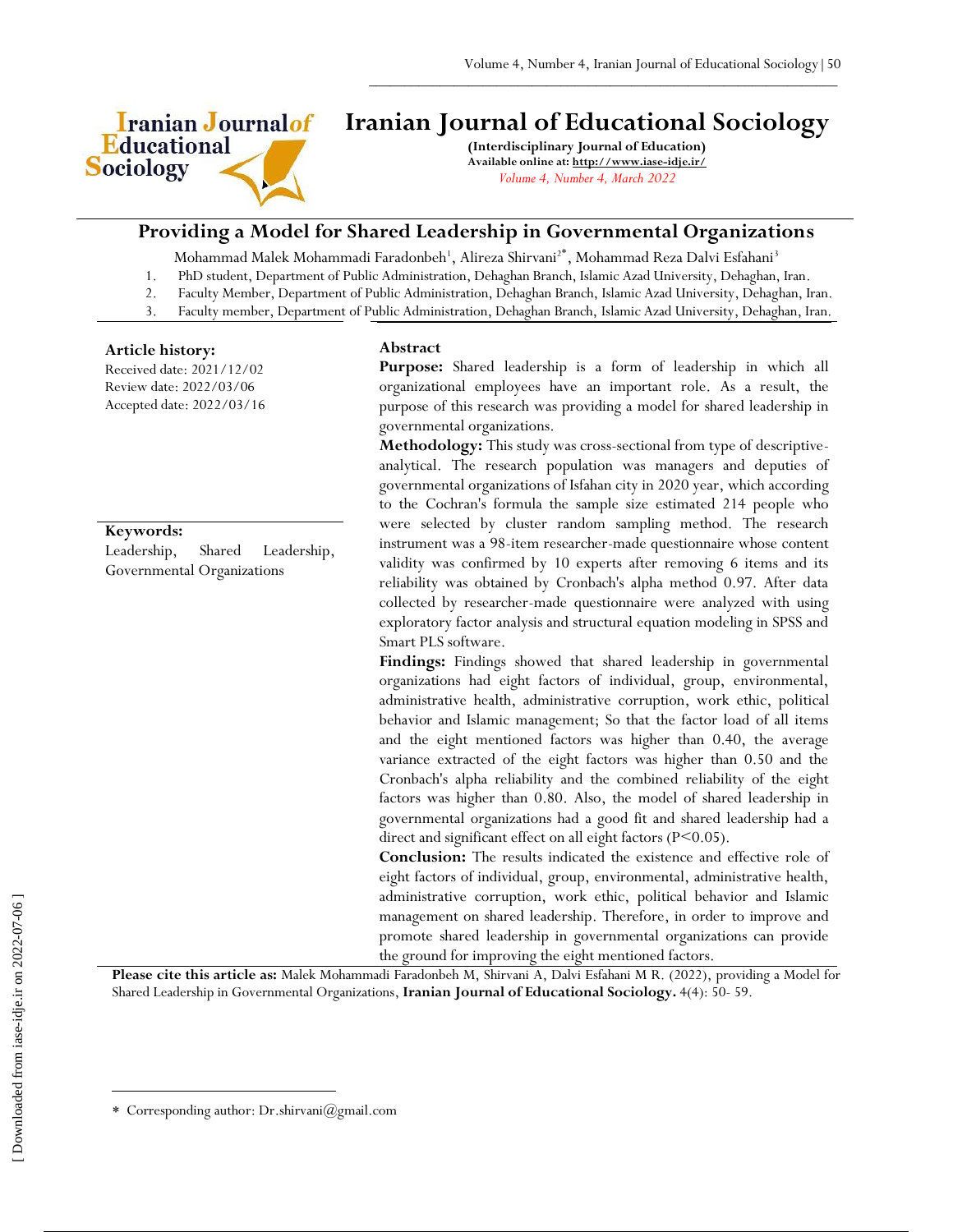#### **1. Introduction**

Advances in organizational theories have led to the doubling of the importance of human resources as the main managers of organizations (Lin, Yip, Ho & Sambasivan, 2020). In today's competitive business environment, the main concern and endeavor of organizations and their leaders and employees is development and progress, for which leaders seek to identify and make optimal use of capital and manpower (Dishop & Good, 2022). Today's organizations need change due to organizational changes and developments and the complexities and dynamics of the organization. Because in order to respond to these changes and developments and achieve sustainable competitive advantage and optimal performance, they need to use appropriate leadership practices (Ding, Choi & Aoyama, 2019). The role of leadership in organizations has long been emphasized by experts and specialists and every organization needs a capable leader and undoubtedly the success of any organization depends to a large extent on the leader of the organization and his leadership style (Borgholthaus, Iyer & O'Brien, 2021). Proper leadership style is a facilitating and motivating factor for employees that affect their behavior both directly and indirectly. Past organizational leadership theories paid less attention to employee participation in organizational affairs, and one of the relatively new theories that emphasizes the active participation of all organizational employees in organizational activities is shared leadership (Torres, Bulkley & Kim, 2020).

Shared leadership style is one of the effective leadership methods that emphasizes the cooperation and participation of employees and wants to use their ideas, opinions and initiatives to solve problems and improve the quality of the organization. Therefore, the basis of this leadership style is based on the division of powers, duties and responsibilities between the leader and employees (Mertens, et al, 2021). Involvement is the mental and emotional involvement of individuals in group situations that motivates individuals to help each other achieve the goals of the group or organization and share responsibility for tasks (Binkhorst, Poortman, McKenney & Van Joolingen, 2018). In fact, participation is a kind of participation and involvement in decisions, planning and implementation of activities that are focused on a specific goal and participants tend to interact and help to achieve common goals with others (Gunter, Berardinelli, Blaweney, Gurvis, 2017).

Shared leadership is a group leadership by members of a group or organization that is defined as leadership through joint decision-making, responsibility and decision-making among employees, which as an intangible resource plays an important role in improving employee performance and improving their relationships to increase organizational effort and greater productivity in the organization (Doos & Wilhelmson, 2021). This leadership style is defined as a collective and group leadership style by members of the group or organization that plays an important role in improving the performance of the organization through joint decision making and shared responsibility for the consequences and consequences of the organization (Pitelis & Wagner, 2019). Shared leadership is an interactive and dynamic process among members of an organization in which all employees influence and influence each other, and in this way leadership, duties and responsibilities are not determined by one leader, but duties, functions and responsibilities among members. Organization is shared (Hsu, Li & Sun, 2017). Collaborative leadership requires non-hierarchical and informal relationships that are created by the process of interactive and dynamic impact between employees of an organization and is the result of the distribution of influence, authority and leadership power among all employees (Martin, Cormican, Sampaio & Wu, 2018).

Shared leadership style allows all employees to present their innovative, creative ideas, suggestions and perspectives in a calm organizational environment while setting organizational goals, organizational visions and organizational decisions (Cobanoglu, 2021). Shared leadership, like other forms of leadership, has many pros and cons. Advocates for its benefits such as increasing the quality of work, improving the quality of work, increasing the spirit of loyalty, improving the bond between subordinates and superiors and colleagues, increasing motivation and interest in work, reducing conflict, hostility and unhealthy competition, reducing the need for punishment, reducing Losses, reduction of dismissals, absenteeism and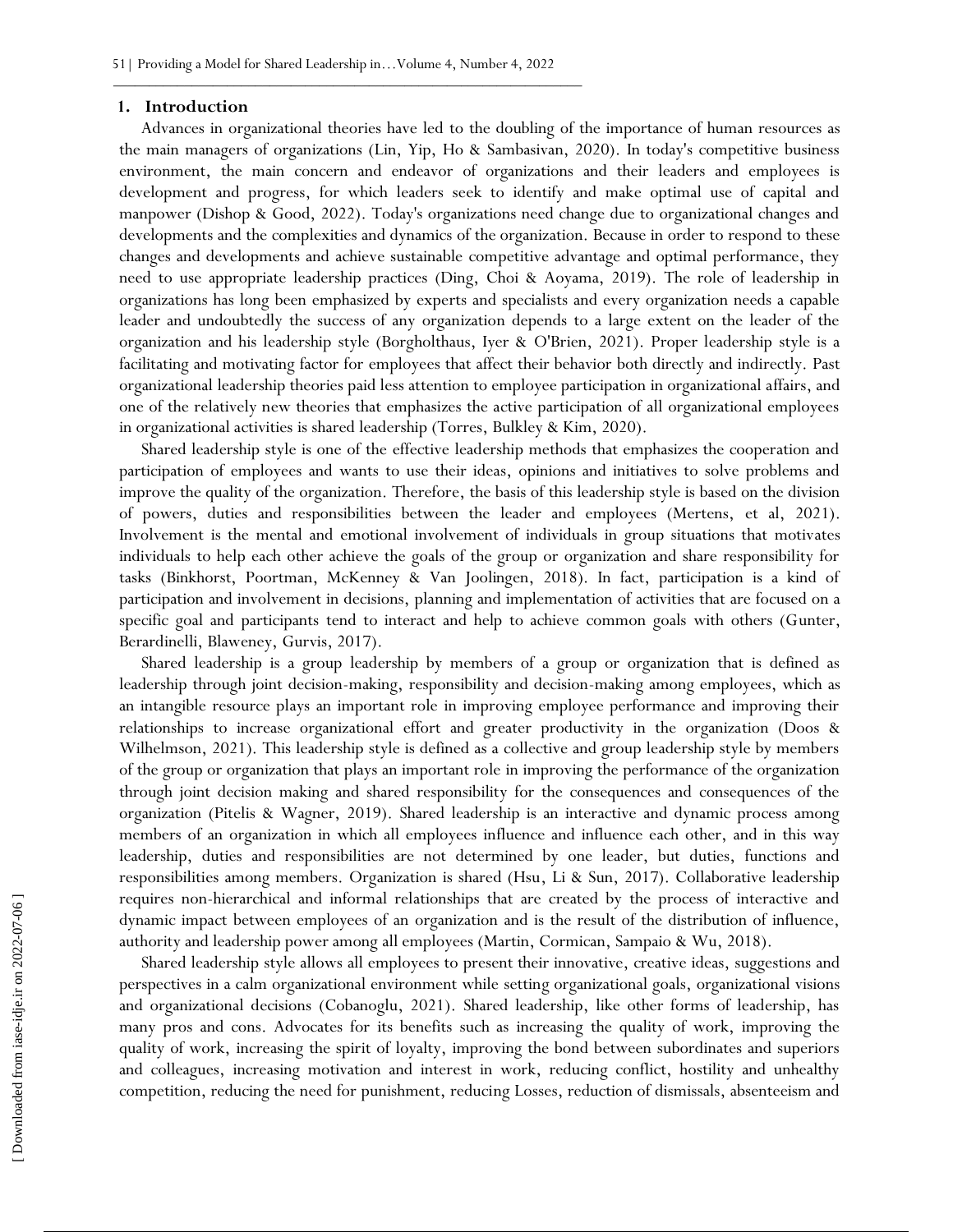delays in work and reduction of dissatisfaction of customers and opponents on its disadvantages such as social pressures for agreement and adaptation, time and slowness of the decision-making process, lack of coordination in group work, poor meeting planning and adverse effects And emphasize individuality or fear of expressing an opinion (Abili, Naderi, Ouraei Yazdani & Nastiezaei, 2013). In shared leadership, there is complete trust and confidence in employees in all areas and employees' thoughts and ideas are used constructively. Relationships flow not only from the top down, but also horizontally and diagonally, and employee motivation is based on group participation in setting goals, improving methods, and evaluating how things work. In this leadership style, the interaction between managers and employees is extensive, friendly and combined with trust and confidence, and leads to greater coordination and productivity in the organization (Mikaeili, Farhangi & Hosseini Dana, 2020).

In the following, the results of the most important research related to the present study, namely a model for shared leadership, are reported. For example, the results of Shamlou, Shirzad Kebria & Banisi (2021) showed that the characteristics and skills of shared leadership were directly and indirectly involved in crisis management through task-oriented leadership, populist leadership and organizational leadership. Introduced participatory management in the classroom, including analysis, content, students, teachers, teaching strategies, teaching methods, assessment, school environment, and classroom conditions, In another study, Nikkar, Haghighi, Shahhoseini & Kordnaeij (2020) reported that in strategic participatory leadership model, causal conditions including leadership and team characteristics, contextual conditions including bedrock and environmental factors, central category including strategic participatory leadership, intervening conditions including behavioral integration Supportive environment, collective decision making, organizational learning, competency-oriented approach and talent-oriented approach, strategies included developing leadership participation and empowering leaders, and outcomes including attitudinal and performance gains.Ghafari & Farmani (2018) concluded that the most important effective factors On the participatory management system, respectively, including managerial factors (with components of sufficient trust in managers, managers' communication skills, risk acceptance and management practices with grammatical and commanding thinking), organizational structure (with components of clear organizational goals, justice, fairness and equality) Lack of frequent changes of managers and weakness of research affairs in the organization), executive factors (with components of timely payment of rewards and incentives, lack of order to participate in the participatory management system, holding Scheduled meetings to follow the participatory management system and the lack of regulations), attitude to participation and information technology (with components of training in the use of information systems, willingness to share knowledge in the organization, information systems in the direction of participatory management system and information technology related equipment Participatory management system).

Also, the results of Jha & Bhattacharyya (2017) showed that strategic shared leadership included five factors: informal discretion, financial decision, future orientation, open communication and formalization. Poursaeed & Larti (2016) concluded in a study that participatory management included four components of employee participation in goal setting, decision making, problem solving and organizational change, all of which were above average in the employees of agricultural cooperatives. In another study, Cawthorne (2010) reported that the most important components of participatory leadership include accountability (responsibility and accountability for assigned tasks), partnership (active and spontaneous participation of all employees in various matters and sharing knowledge, information, skills and experiences). Justice (equality of all people and equal rights commensurate with individual capabilities) and sense of ownership (sense of belonging and commitment of employees to organizational goals and perspectives and no sense of organizational separation).

In addition, the results of Fausing, Joensson, Lewandowski & Bligh (2015) showed that the dimensions of shared leadership included transformational leadership, exchange leadership, command leadership, individual empowerment leadership, and group empowerment leadership. Abili & et al (2013) while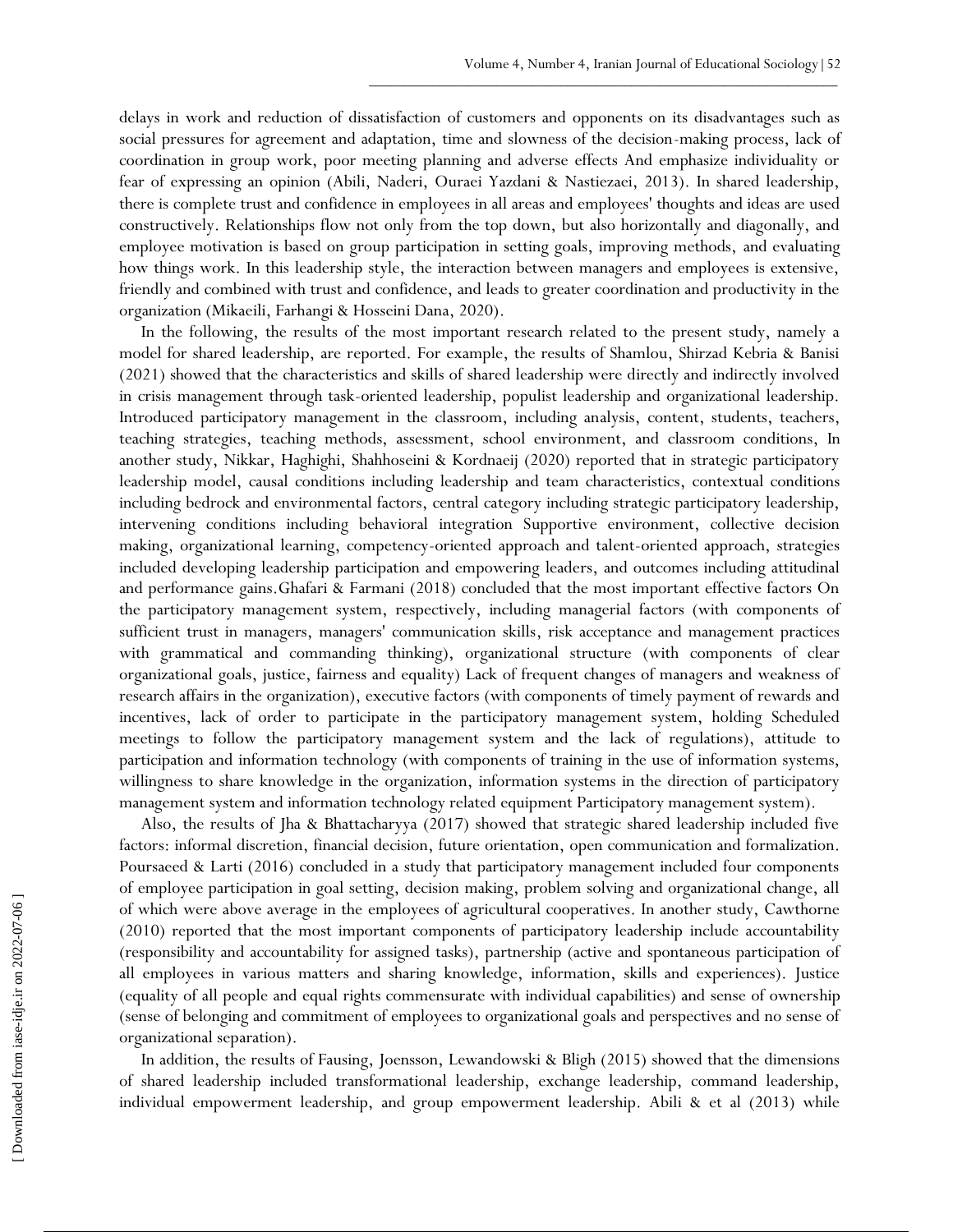researching concluded that the participatory management model included individual and organizational factors; Individual factors included attitudes toward participation, commitment, and interpersonal trust, and organizational factors included participatory culture, organizational structure, and transformational leadership. Other results of their research showed that the areas of participation included goal setting, decision making, monitoring and control, evaluation and change. In another study, Mehdizade, Dorostkar Ahmadi & Ramazanian (2013) reported that the participatory decision-making model as a strategy to improve employees' attitudes, feelings and practices, including consensus, cooperation and participation in decision-making, inviting employees to present innovative theories and suggestions, and sharing. Knowledge was shared by members.

To succeed in today's world of change, managers and leaders of organizations need to make the best use of their resources and human resources as their most important and effective assets and assets. Undoubtedly, the optimal use of human resources requires special, efficient and effective methods of leadership, which is one of the relatively new methods of leadership, shared leadership. On the one hand, the results of previous researches and reports indicate the effectiveness of shared leadership in improving organizational performance in various fields, and on the other hand, little research has been done on shared leadership model and most of the researches on it have been done qualitatively. One of the salient differences between the present study and previous research is the use of a quantitative model to provide a model for shared leadership. Another important point about the importance and necessity of the present study is that the results of the present study can help experts and organizational planners in designing programs to improve shared leadership and improve, strengthen and enhance organizational performance. As a result, the purpose of this study was to provide a model for shared leadership in government organizations.

#### **2. Methodology**

This cross-sectional study was descriptive-analytical. The research population was managers and deputies of government organizations in Isfahan in 1399, which according to the Cochran's formula estimated the sample size of 214 people who were selected by cluster random sampling. In this sampling method, first the list of government organizations and the number of managers and their deputies were prepared and then the sample size was determined and sampling was performed and some organizations were selected as the sample. Criteria for selecting samples included willingness to participate in research, mental health, not receiving psychological services in the past three months, and the absence of stressful events such as divorce and death of loved ones in the past three months. Also, the criteria for their exclusion from the study included refusing to continue cooperation and non-response to the tool and nonresponse to more than ten percent of the items. To conduct this research, first the theoretical foundations of shared leadership were studied and a questionnaire was designed based on it. In the next step, a list of government organizations was prepared and sampled and the managers and deputies of selected organizations were told the importance and necessity of the research and asked to participate in the research and managers and deputies who accepted the effort responded to the research tool.

The research instrument was a 98-item researcher-made questionnaire, which was deleted by 6 experts and the final form had 92 items. The items were arranged in a five-point Likert scale from strongly disagree (score one) to strongly agree (score five). The tool score is calculated with the sum of the item scores and the higher score indicates the higher the shared leadership. The content validity of the researcher-made questionnaire on shared leadership in government organizations was confirmed by 10 experts after deleting 6 items and its reliability was obtained by Cronbach's alpha method of 0.97. Data were collected by a researcher-made questionnaire using heuristic factor analysis and structural equation modeling in SPSS and Smart PLS software.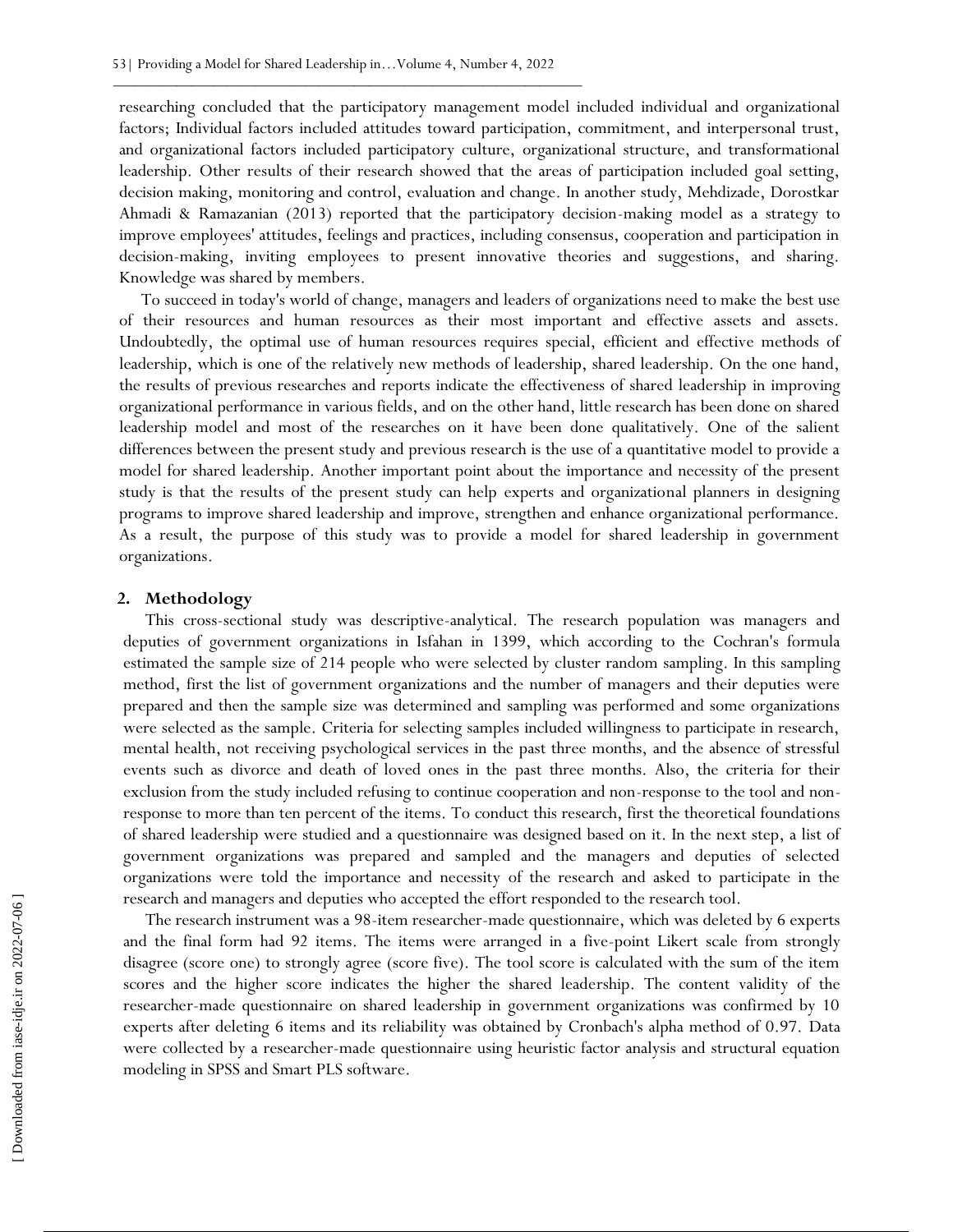## **3. Findings**

The samples of this study were 214 managers and deputies of government organizations who did not fall in the samples due to receiving their consent to participate in the research and the analyzes were performed for 214 people. Before analyzing the data by exploratory factor analysis, the assumptions of this analysis method were based on which the value of KMO index was equal to 0.79 and the value of Bartlett spherical index was equal to 1273.40 which were significant at the level of 0.001 and these results indicate adequacy. Samples and correlations were required. The researcher-made questionnaire form had 92 items after reviewing experts and experts, on which the results of exploratory factor analysis were presented in Table 1 to provide a model for shared leadership in government organizations.

| <b>Fable1.</b> Results of exploratory factor analysis to provide a model for shared leadership in government organizations |           |         |        |      |                  |             |  |  |
|----------------------------------------------------------------------------------------------------------------------------|-----------|---------|--------|------|------------------|-------------|--|--|
| Factor                                                                                                                     | Number of |         | Factor | AVE  | Cronbach's alpha | Combined    |  |  |
|                                                                                                                            | items     | Average | load   |      | reliability      | reliability |  |  |
| Individual dimensions                                                                                                      |           | 2/77    | 0/82   | 0/67 | 0/84             | 0/89        |  |  |
| Group dimensions                                                                                                           |           | 2/75    | 0/80   | 0/64 | 0/86             | 0/90        |  |  |
| Environmental dimensions                                                                                                   |           | 2/77    | 0/81   | 0/65 | 0/82             | 0/88        |  |  |
| Office Health                                                                                                              |           | 2/96    | 0/80   | 0/65 | 0/91             | 0/93        |  |  |
| Corruption                                                                                                                 |           | 2/98    | 0/76   | 0/59 | 0/93             | 0/94        |  |  |
| work ethics                                                                                                                | Q         | 2/99    | 0/80   | 0/64 | 0/93             | 0/94        |  |  |
| Political Manner                                                                                                           | 18        | 2/99    | 0/79   | 0/63 | 0/96             | 0/96        |  |  |
| Islamic Management                                                                                                         | 20        | 2/99    | 0/74   | 0/55 | 0/95             | 0/96        |  |  |
| Shared leadership                                                                                                          | 13        | 2/76    | 0/77   | 0/59 | 0/94             | 0/95        |  |  |

**Table1.** Results of exploratory factor analysis to provide a model for shared leadership in government organizations

According to the findings of Table 1, one item was removed from work ethic due to factor loading less than 0.40 and the final form after exploratory factor analysis had 91 items. Also, shared leadership in government organizations had eight factors: individual, group, environmental, administrative health, corruption, work ethic, political behavior, and Islamic management; So that the factor load of all items and the eight mentioned factors was higher than 0.40, the mean variance of the extracted eight factors was higher than 0.50 and the Cronbach's alpha reliability and the combined reliability of the eight factors were higher than 0.80. The results of the fit indicators of the shared leadership model in government organizations are presented in Table 2.

| Factor                   | $R^2$ |      |
|--------------------------|-------|------|
| Individual dimensions    | 0/89  | 0/45 |
| Group dimensions         | 0/91  | 0/46 |
| Environmental dimensions | 0/88  | 0/42 |
| Office Health            | 0/31  | 0/53 |
| Corruption               | 0/25  | 0/51 |
| work ethics              | 0/89  | 0/54 |
| <b>Political Manner</b>  | 0/16  | 0/58 |
| Islamic Management       | 0/35  | 0/50 |

**Table2.** Results of indicators of fitting the shared leadership model in government organizations

According to the findings of Table 2, and since the values of R2 and Q2 indices in the range of 0.02 to 0.15 indicate a weak effect, 0.15 to 0.35 indicates a moderate effect and above 0.35 indicates a strong effect of the independent variable on the dependent variable. Therefore, the effect of variables on shared leadership was moderate and strong. Also, the value of GOF index for the overall fit of the model was equal to 0.49, which due to higher than 0.35 indicated a strong fit of the model. As a result, the model of shared leadership in government organizations fitted well. The results of modeling the structural equations of the shared leadership model in government organizations in the case of standard coefficients are presented in Figure 1 and in the case of t-statistics in Figure 2, and the results of the effects are presented in Table 3.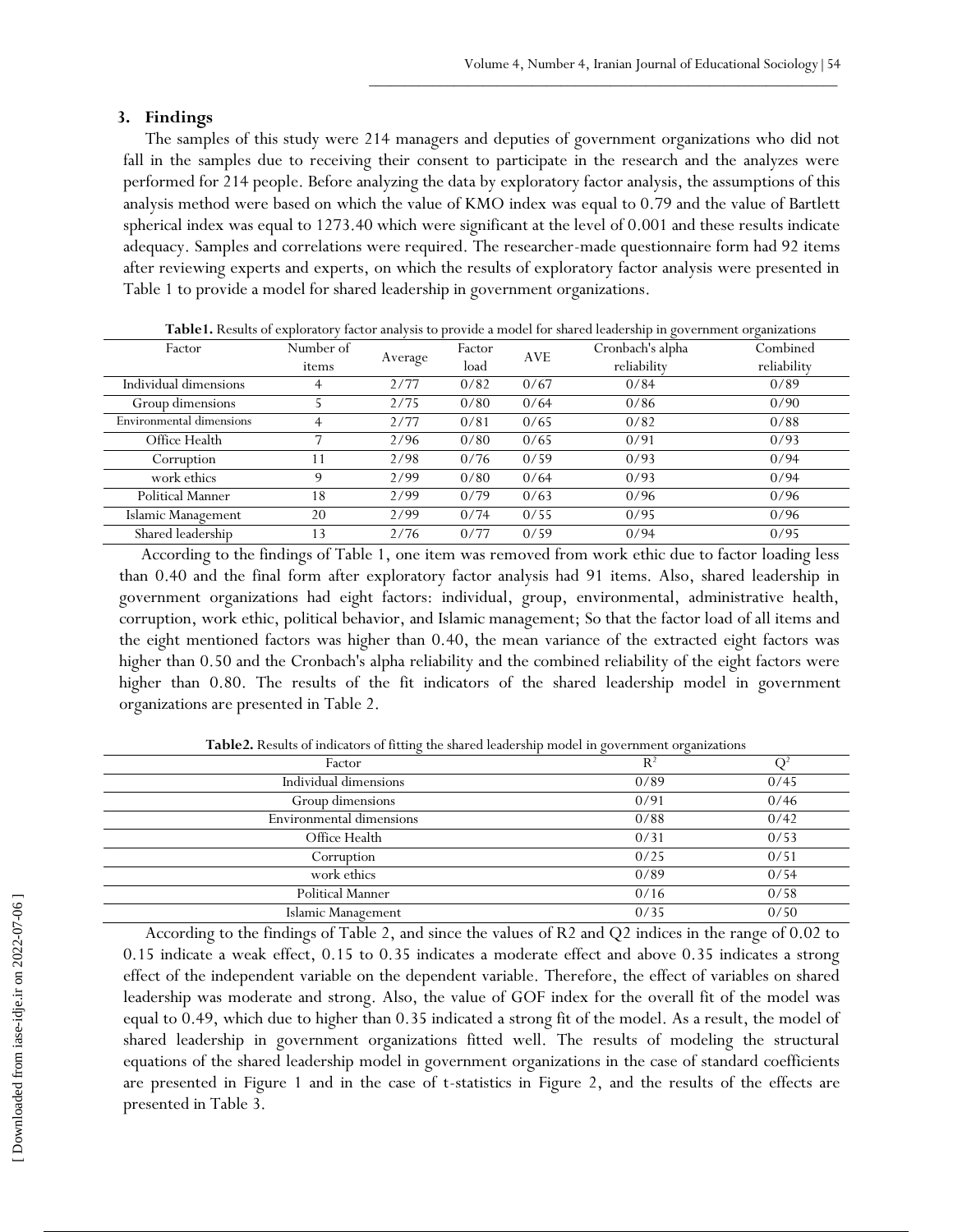

**Figure1.** Results of modeling the structural equations of the shared leadership model in government organizations in the form of standard coefficients



**Figure2.** Results of modeling the structural equations of the shared leadership model in government organizations in the statistical mode t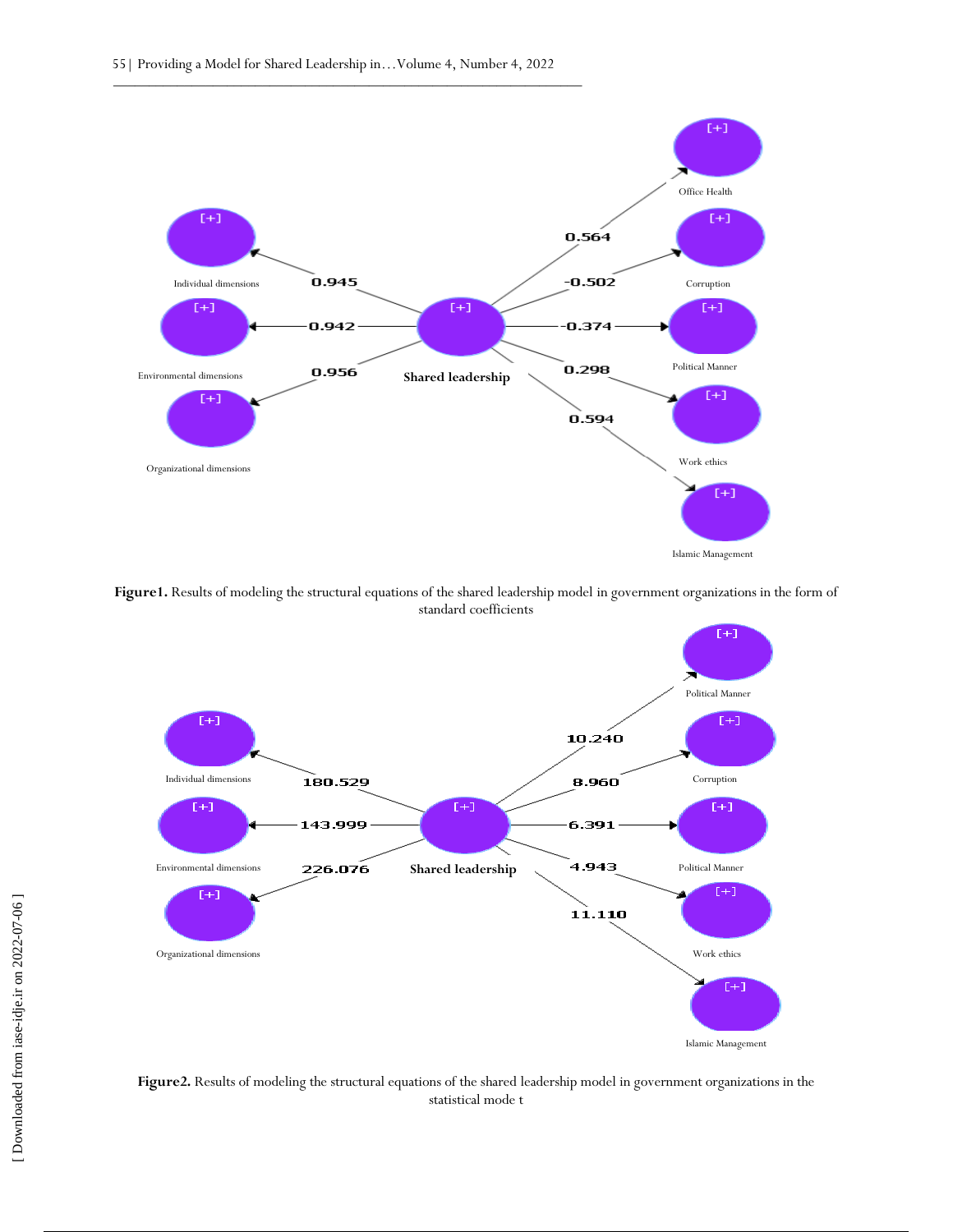| Effects                                                     | Route coefficients | Statistics of T | meaningful |
|-------------------------------------------------------------|--------------------|-----------------|------------|
| The effect of shared leadership on individual dimensions    | 0/94               | 180/52          | 0/001      |
| The effect of shared leadership on group dimensions         | 0/95               | 226/07          | 0/001      |
| The effect of shared leadership on environmental dimensions | 0/94               | 143/99          | 0/001      |
| The effect of shared leadership on administrative health    | 0/56               | 10/24           | 0/001      |
| The effect of shared leadership on corruption               | $-0/50$            | 8/96            | 0/001      |
| The effect of shared leadership on work ethic               | 0/29               | 4/94            | 0/012      |
| The effect of shared leadership on political behavior       | 0/37               | 6/39            | 0/001      |
| The effect of shared leadership on Islamic management       | 0/59               | 11/11           | 0/001      |

**Table3.** Results of the works to provide a model for shared leadership in government organizations

According to the findings of Figures 1 and 2 and Table 3, shared leadership had a direct and significant effect on all eight factors: individual dimensions, group dimensions, environmental dimensions, administrative health, corruption, work ethic, political behavior and Islamic management ( $P \le 0.05$ ).

## **4. Discussion**

One of the new theories of leadership that has attracted the attention of many researchers in the field of management and leadership and has eliminated the weaknesses and shortcomings of traditional theories and approaches to leadership is the theory of shared leadership that provides appropriate normative behavior in personal actions, interpersonal relationships and Encourages followers. Shared leadership has beneficial results and consequences, and they are much less likely to make mistakes than other forms of leadership. Because in organizations that use the method of shared leadership, only one fixed person is used in solving challenges and problems and improving processes and products, and all people are involved in decisionmaking, and in these organizations, instead of having a heroic manager, There is a group of hero managers. In this way, different people take on various managerial tasks and agree with all employees to work together to implement a solution. Given the above, the purpose of this study was to provide a model for shared leadership in government organizations.

The findings of this study showed that shared leadership in government organizations had eight factors: individual, group, environmental, administrative health, and corruption, work ethic, political behavior and Islamic management; So that the validity and reliability of all of them became. Also, the model of shared leadership in government organizations had a good fit and shared leadership had a direct and significant effect on all eight factors. Little quantitative research has been done on the presentation of the shared leadership model and most of the research in this field was qualitative. In general, the findings of this study can be consistent with the findings of Shamlou, et al (2021), Molaei Ruzbehani & Abbaspour (2020), Nikkar, et al (2020), Ghafari & Farmani (2018), Jha & Bhattacharyya (2017), Poursaeed & Larti (2016), Cawthorne (2010), Fausing, et al (2015), Abili, et al (2013) and Mehdizade, et al (2013). In explaining the findings of this study, it can be said that in order to improve shared leadership, individual feelings, attitudes, aspirations, goals and different needs of employees, especially their social needs, should be considered and managers should look for solutions to satisfy them. And perform various activities in a participatory manner, highlight the importance of informal relationships in the organization, use the views of different employees and give them constructive feedback, and organize the organizational climate so that it has an open space away from coercion to All employees can participate in the organization. In the group factor, strategies such as delegating authority to employees and indirectly supervising them, respecting the opinions, beliefs and feelings of others and communicating with them, respecting the personality and needs of employees and trying to provide them, creating a sense of collective and group identity and increasing Improved the ability of public responsibility in the group. In addition, the environmental factor to improve shared leadership should increase the level of criticism and the ability to express criticism, provide opportunities and opportunities for expression of initiative and creativity, and create a competitive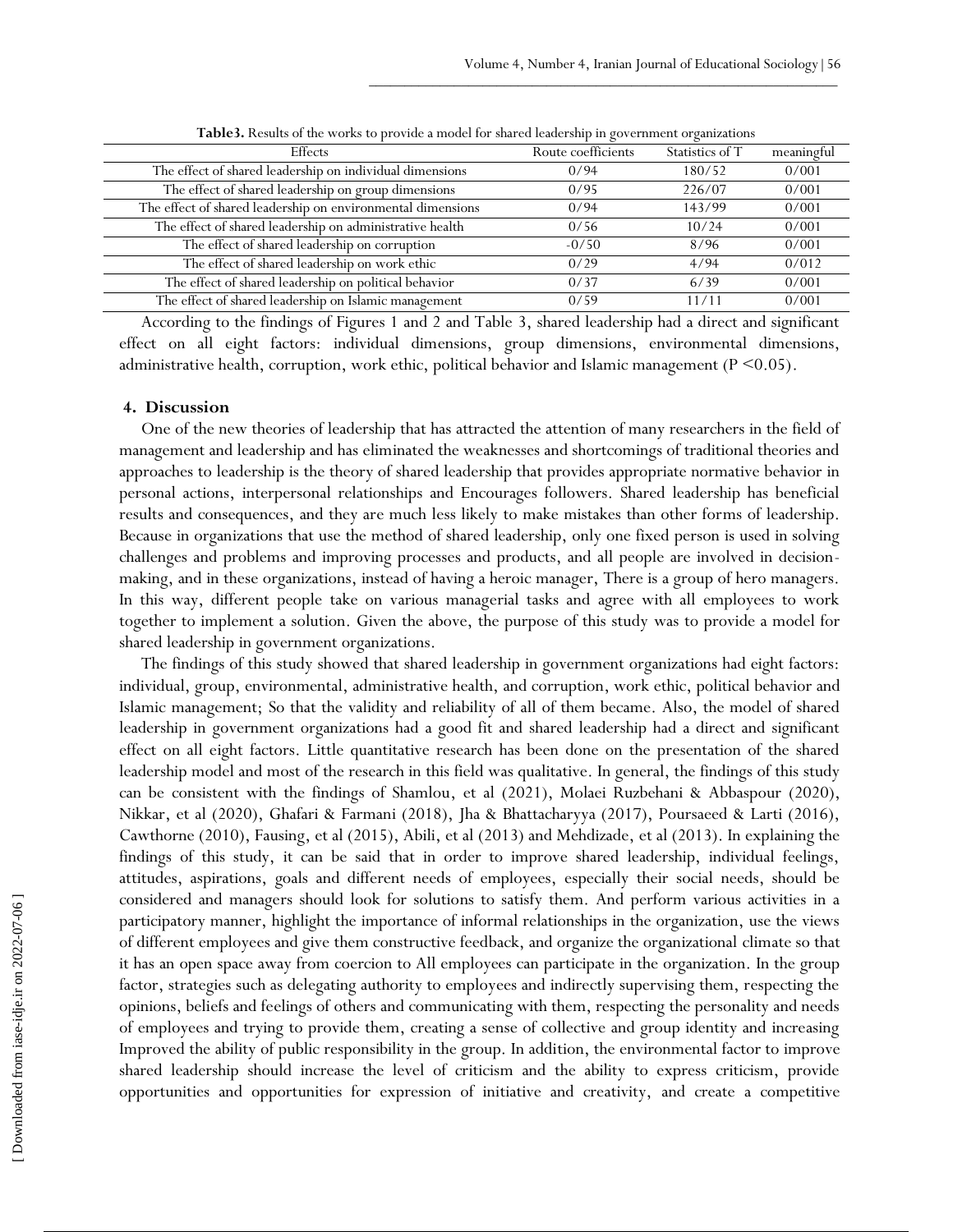environment based on cooperation and intimacy between employees for group and collaborative work. The position of each employee should be well defined and a framework should be designed for it and the role of individuals in group and joint activities should be determined and how to control and manage relationships should be determined. Also, in order to improve shared leadership in the administrative health factor, the existence of an organic and flexible structure in the organization should be designed, the capacities, talents and abilities of employees and their contribution to decision making should be determined, opinions and suggestions of employees and stakeholders should be prioritized and implemented , Strengthened the organizational perspective and emphasized its effective role in shared leadership and always sought to promote and excel staff. In the cause of corruption, strategies such as forming specialized committees for various activities, creating a creative environment and presenting opinions and suggestions, leveling specialized committees based on duties and responsibilities appropriate to the relevant job and specialty, reviewing the level of knowledge and knowledge of employees In the area of interest and attention to the space and environment of the building physically, such as the layout and various tools to perform joint activities. In the work ethic factor, one can use strategies such as determining the appropriate place, time and space for joint activities, providing various, complete and correct information to employees about the latest directives and work regulations, creating a suitable mechanism to empower and improve employee competence, eliminate the view that Shared leadership reduced the authority of managers at higher levels and their level with other employees in terms of organizational authority and responsibilities and created a spirit of self-sacrifice and elimination of jealousy in managers and even employees.

In addition, in order to improve participatory leadership in the political behavior factor, an accurate and aware monitoring system of psychological issues and human resources should be prepared and considered in joint activities. Senior managers and decisive and expert decision makers should be used. Appropriate, to communicate in the organization, continuous and effective communication through various communication channels should be used and the amount of formal and informal communication effective in the work and group activities of the organization should be strengthened. In the Islamic management factor, an appropriate response system can be designed and implemented by managers in the organization. Special attention should be paid to different characteristics of groups such as group size, group intellectual and cognitive maturity and group ability. Strengthen decisions and distribute tasks and responsibilities between team members and the group appropriately and optimally according to the motivations, capacities and capabilities of each employee.

Each research faces limitations during implementation and the limitations of the present study can be limited to the research community to managers and deputies of government organizations in Isfahan, lack of quantitative research on the collaborative leadership model to compare the results of this study with them and difficult to get agreement with managers and deputies The government indicated to participate in the research. Although in this research, an attempt was made to obtain the consent of the managers and deputies of government organizations with the commitment of the researcher to observe ethical points and considerations and to express the importance and necessity of the research, but a limited number did not agree to participate in the research. Therefore, it is suggested that in separate studies, a model for shared leadership in government organizations in different cities and provinces be presented, or in a community study, a model be designed and presented for it throughout the country. Another research proposal is to design different tools for measuring and evaluating the level of shared leadership and related factors in governmental and non-governmental organizations, and based on that, to provide solutions to improve their current situation. As a final research proposal, the relationship between shared leadership and other organizational variables such as organizational commitment, organizational identity, organizational performance, organizational learning, organizational effectiveness can be examined.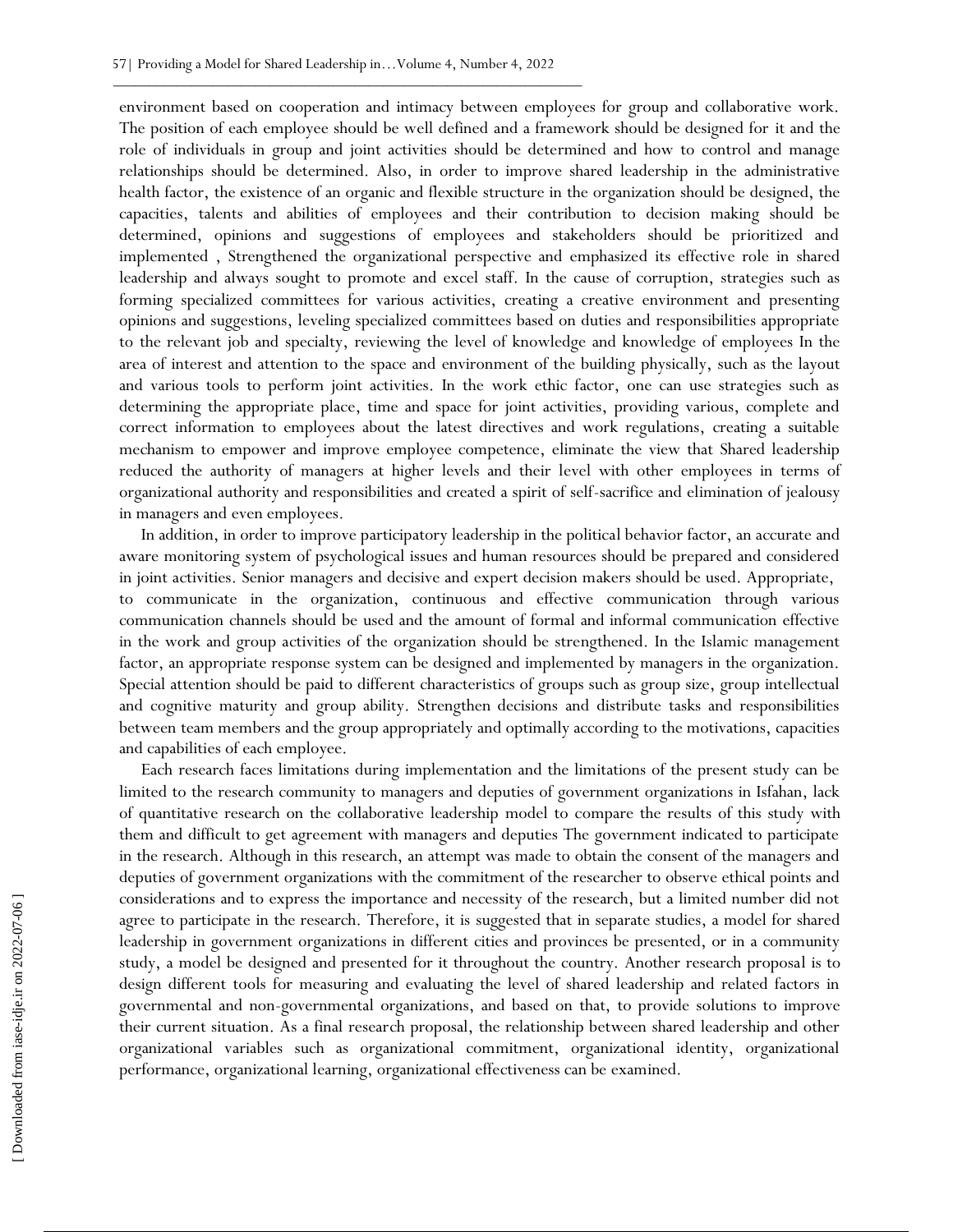The findings of this study showed that leaders can have a positive and effective effect by mentally encouraging, supporting employees, establishing justice and fairness, promoting and improving employee relations, clarifying the role of organizational goals and objectives, power sharing, delegating authority and giving authority to employees. Put on the development of the organization. Therefore, leaders should improve the status of the organization by ethical leadership, participation of employees in organizational affairs, encouraging them to learn and exchange knowledge with each other, the model of ethics and governance of the ethical and supportive environment in their organization. To this end, shared leaders can act as a role model in the organization and encourage other employees to learn and be the source of important changes in the organization through the implementation of the shared leadership model. Another practical suggestion of planning to improve shared leadership in government organizations through identified factors is that for this purpose, experts, managers and organizational planners should design a model to improve and enhance shared leadership based on the results of this study and similar research. Assist experienced and experienced professors in the form of training workshops to implement them.

## **Acknowledgments**

In the end, the managers and deputies of government organizations in Isfahan are appreciated for accepting the effort to participate in this research and completing the researcher-made questionnaire.